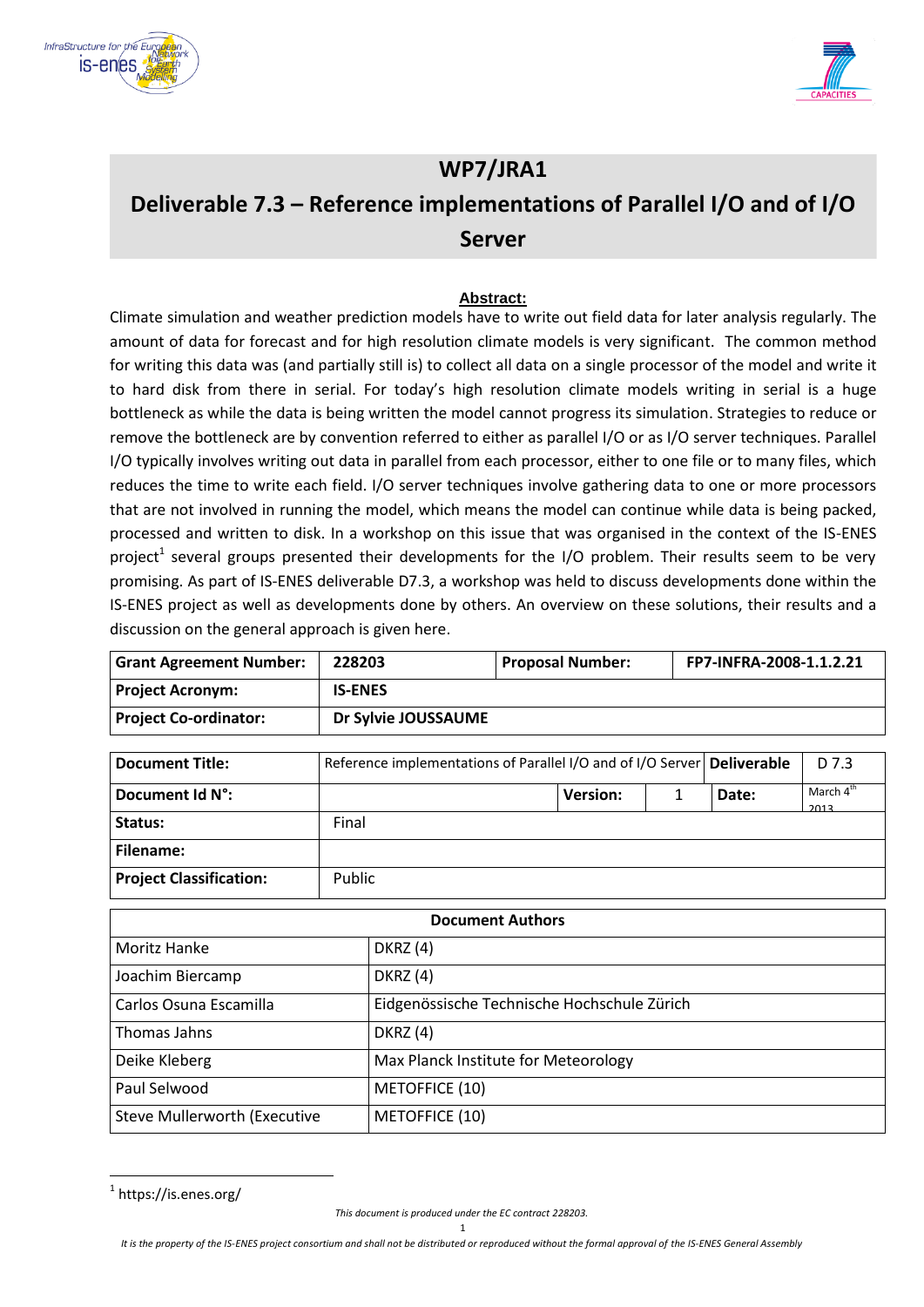



# **Executive Summary**

This document describes delivery of D7.3 of the IS-ENES project: *Reference implementations of Parallel I/O and of I/O server.* The main document is a summary of work on parallel I/O and I/O server techniques described at the IS-ENES IO workshop which was held in February 2012 at DKRZ, Hamburg. The workshop included discussions of work from both IS-ENES contributors as well as from the wider community. The contributions of the IS-ENES project to this document include results from prototype studies with CDI-pio undertaken at DKRZ (4), and development of the XIOS server undertaken at CNRS-IPSL (1). This document also includes discussions of approaches being developed outside of IS-ENES, including PIO (which is a different application from CDI-pio), the COSMO I/O solution, and the Met Office I/O server.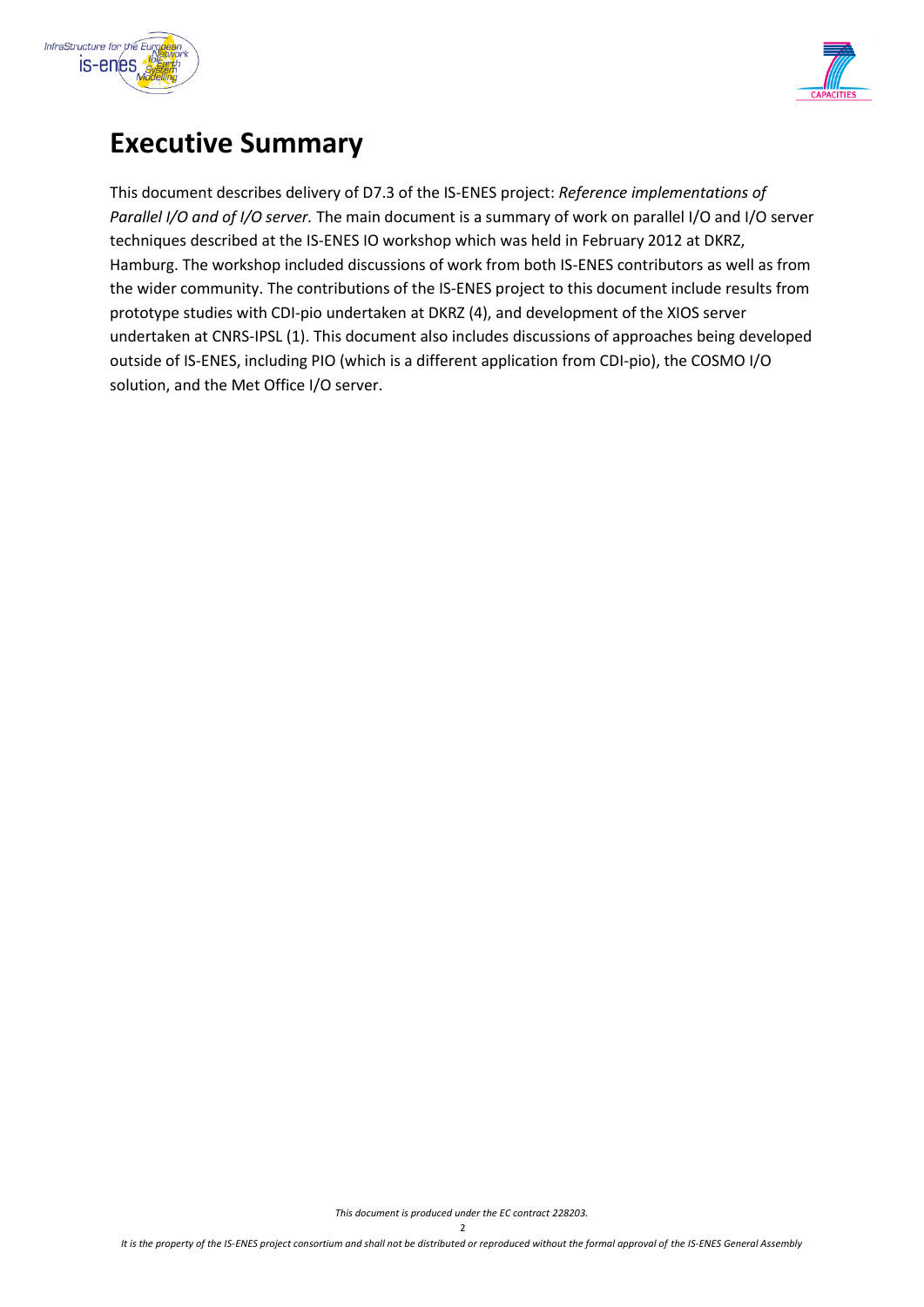



## **Introduction**

Writing intermediate data to hard disk for later analysis poses a problem for today's earth system climate and weather prediction models. If high write frequencies (e.g. every simulated hour) and high grid resolutions (e.g.  $1*10^6$  points) are being used huge amounts of data are generated. The common method that collects all data on a single process, which then writes the data in serial to disk, can consume a significant part of the overall runtime. Meanwhile, all other processes are idle waiting for the single process to finish writing.

One solution to alleviate the problem is to use an I/O library like NetCDF4  $^2$  or PIO<sup>3</sup> that supports parallel writing. With these, all processes can concurrently write their part of the data to disk. It removes the need for collecting the data on a single node. In theory, the parallel writing should allow a good utilisation of the I/O bandwidth of the computing system. Experience of various groups shows that it is very hard to tune a system such that a high utilisation of the available bandwidth is achieved. In addition, the model still needs some time to write out the data. For a more detailed introduction to parallel I/O please see "Parallel I/O – Review on information on techniques for parallel I/O in High Performance Computing"<sup>4</sup>.

A better solution is to use a few processes that are dedicated to writing out to hard disk. On today's massively parallel systems where the computing power of the overall system is generated by the huge number of CPUs instead of by a few very powerful CPUs, it is no problem to use a few CPUs for special tasks like I/O. These dedicated processes can write the data to disk, while the rest of the processes can continue their computation simultaneously. Theoretically, this approach should hide the latency of the writing completely from the rest of the processes.

In the next section this solution is described in general. This is followed by a presentation of a range of IO solutions: CDI-pio from MPI-M, XIOS from CNRM-IPSL, The Met Office IO server, the COSMO IO system and PIO.

# <span id="page-2-0"></span>**I/O server**

1

The concept of dedicating a few processes for doing the writing is commonly referred to as the I/O server approach. [Figure 1](#page-3-0) shows a general overview on this concept.

<sup>2</sup> http://www.unidata.ucar.edu/software/netcdf/

<sup>3</sup> http://code.google.com/p/parallelio/

<sup>4</sup> https://is.enes.org/documents/ISENES\_D7.1\_ParallelIOReview.pdf/view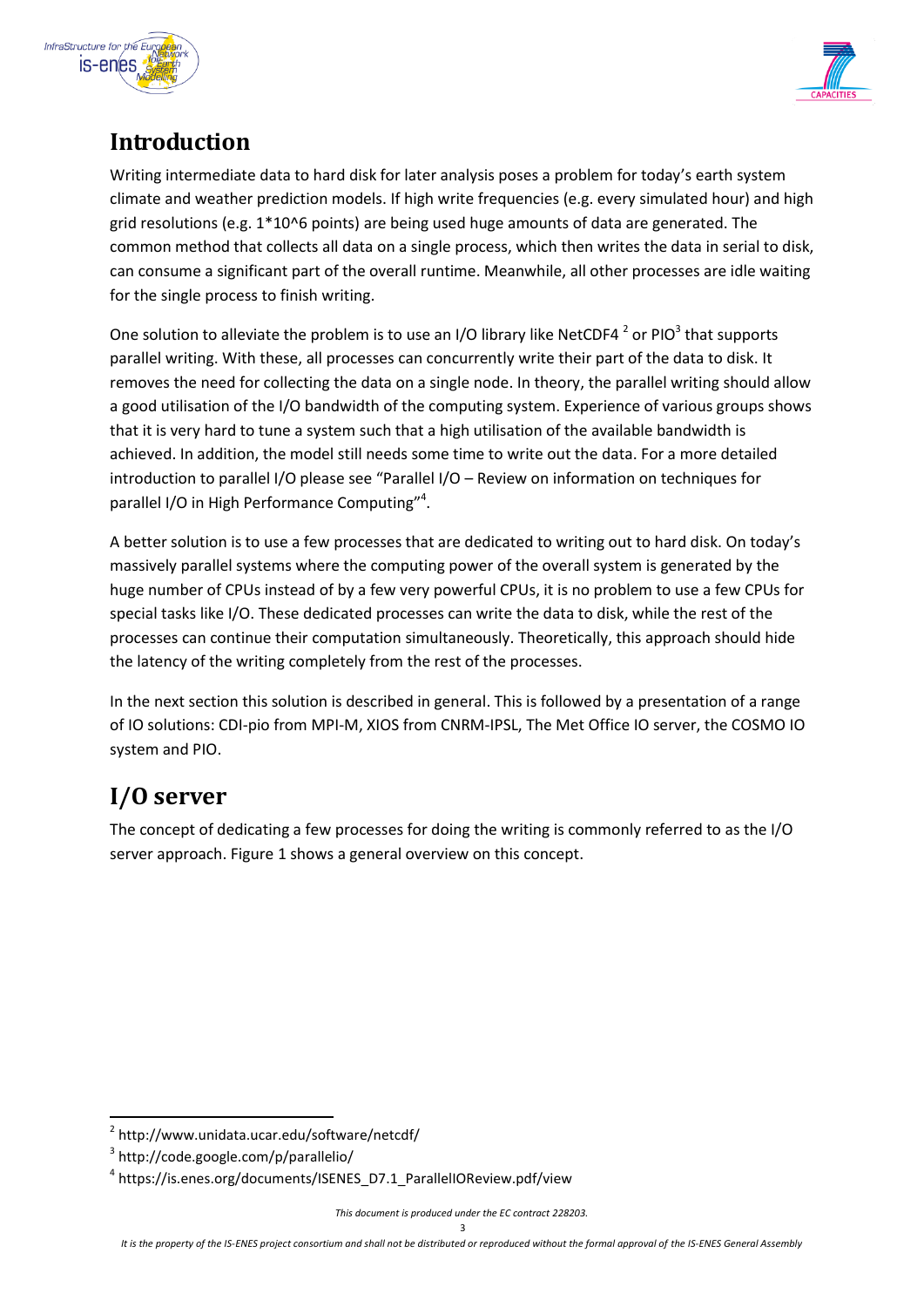





#### <span id="page-3-0"></span>**Figure 1: General overview on I/O servers**

The I/O processes need to be initialised with metadata information on the data to be written to hard disk and on possible additional operations that are to be performed on this data. This metadata can contain information such as the number of fields to be written, the name and dimension of fields, the decomposition of data on the compute processes and information on additional operations like computation of mean, minimum or maximum values that can be performed on the data. This meta data can be hardcoded, be provided through an API (Application Programming Interface) by the computing processes and/or by external configuration files.

Once the I/O processes are configured and the compute processes have generated data that needs to be written, this is transferred to the I/O processes. The usual method of transferring data in these kinds of applications is through the Message Passing Interface (MPI). MPI provides multiple methods for transferring this data. These transfer operations can be synchronous or asynchronous, one- or two-sided (only one or both sides are directly involved in the transfer).

There are multiple ways to distribute the data on the I/O processes. All data of a single field or file can be aggregated on a single process or distributed among the processes.

When the data of a field is collected on the I/O processes, they can carry out post-processing on the data, for example computing min/max or mean values. In addition, the data might have to be converted into a certain data format before writing. Compression of the data is also possible and useful since it allows a better utilisation of the I/O system bandwidth.

Finally, the data can be written to disk based on the metadata provided before. This can again be done using different methods. A single I/O process could collect the data and write it in serial. In case the fields are distributed among the I/O processes all process could write their part in parallel to the same file or different files. If each process has the complete data from one or more whole fields it can write its data to an individual file or to one that is shared with the other I/O processes.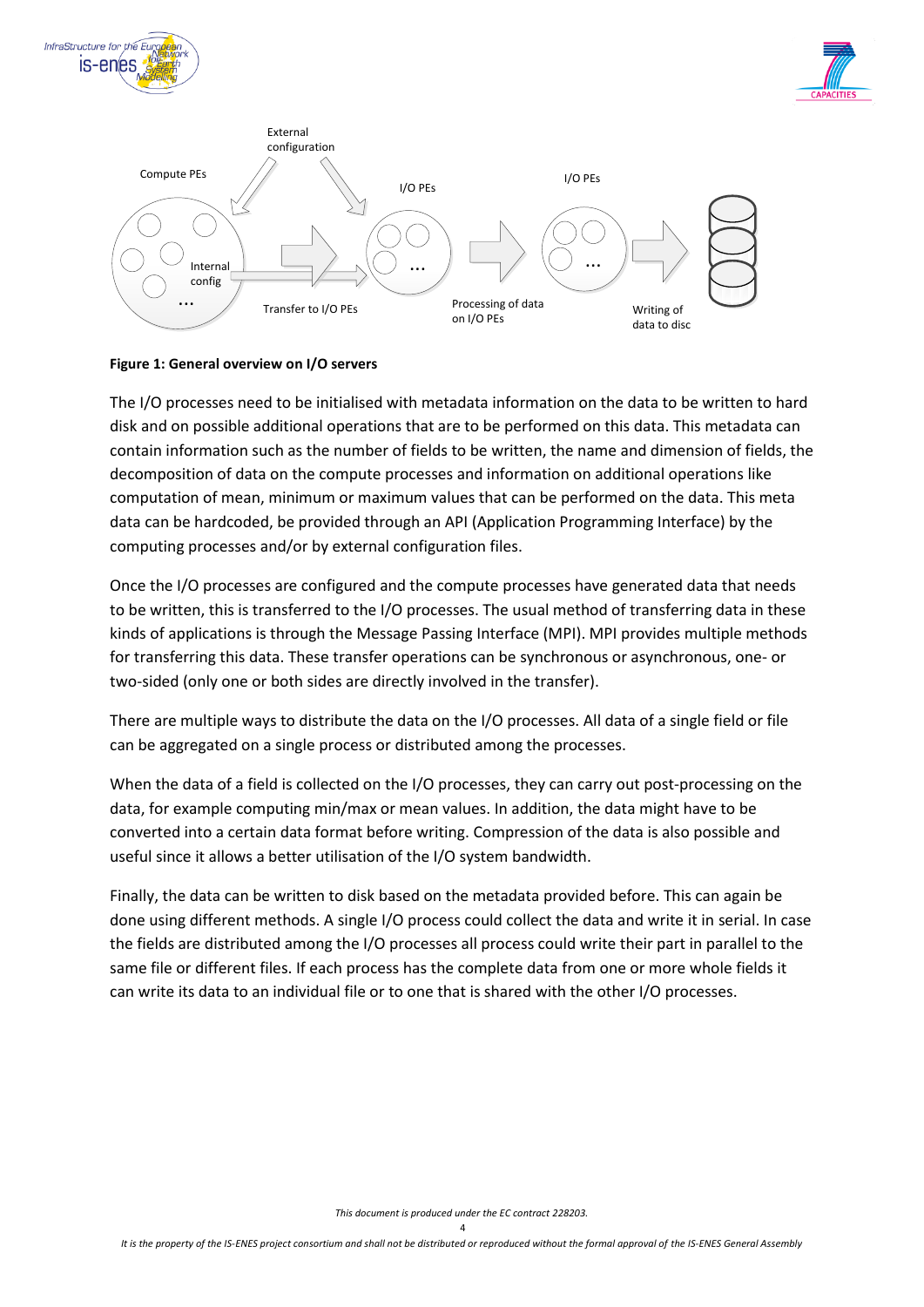



# **I/O developments**

### *CDI-pio*

CDI<sup>5</sup> (Climate Data Interface) is an I/O library that is being developed at the Max Planck Institute for Meteorology. It supports serial writing using various data formats. Based on this, CDI-pio is currently being developed. It extends the CDI library with I/O server capabilities.

CDI-pio and PIO (described later in this document) are two different and independent applications.

CDI-pio is configured using the CDI API, which is extended by a small set of additional routines.

In order to reduce the impact of writing on the overall run time as much as possible, CDI-PIO uses a one-sided communication scheme to transfer the data from the compute processes to the I/O processes. For this, the models copy the data that needs to be written into a special buffer, which supports RDMA (remote direct memory access). The I/O processes can then collect the data using the MPI\_Win\_get operation. Depending on the MPI implementation and underlying hardware this get operation can be implemented such that the transfer can be done without interfering with the computing resource of the compute processes.

The data fields of the simulation, typically in 3D, are distributed such that each field is assigned to a single I/O process. The I/O processes have to collect the data of the fields assigned to them, from all compute processes before writing them to hard disk.

The current implementation of CDI-pio only supports writing of GRIB<sup>6</sup> formatted files. GRIB uses domain specific compression methods, which are applied level-wise. Therefore, each process has to convert its levels into this format. In addition to the intrinsic compression of the GRIB data format, CDI-PIO also supports the SZIP<sup>7</sup> compression. Once the data is converted accordingly, it can be written. Multiple methods for writing are available. Tests on an IBM Power6 system achieved the highest performance when each I/O process used POSIX I/O to write out its part of the data into a common file. In GRIB formatted files whole levels of fields (compressed or uncompressed) are always written into a contiguous block of memory within the file. Due to the characteristics of the compression algorithm compressed different levels of the same field can have different sizes in memory. Therefore, it not trivial to determine the start addresses for each level within the file. This problem is overcome by using a dedicated processor that manages the offsets for the levels in the file

#### *XIOS*

1

The XML-I/O-Server (XIOS) is an I/O library developed at the Institute Pierre Simon Laplace. It will initially be integrated into the NEMO ocean model and later integrated in other component models.

As the name suggests, XIOS uses XML files to do most of the configuration of the output data requests. This allows for changes to be made to the output of a run without the need to modify and

<sup>5</sup> https://code.zmaw.de/projects/cdi/

<sup>6</sup> http://www.wmo.int/pages/prog/www/WMOCodes/Guides/GRIB/Introduction\_GRIB1-GRIB2.pdf

<sup>&</sup>lt;sup>7</sup> http://public.ccsds.org/publications/archive/121x0b1c2.pdf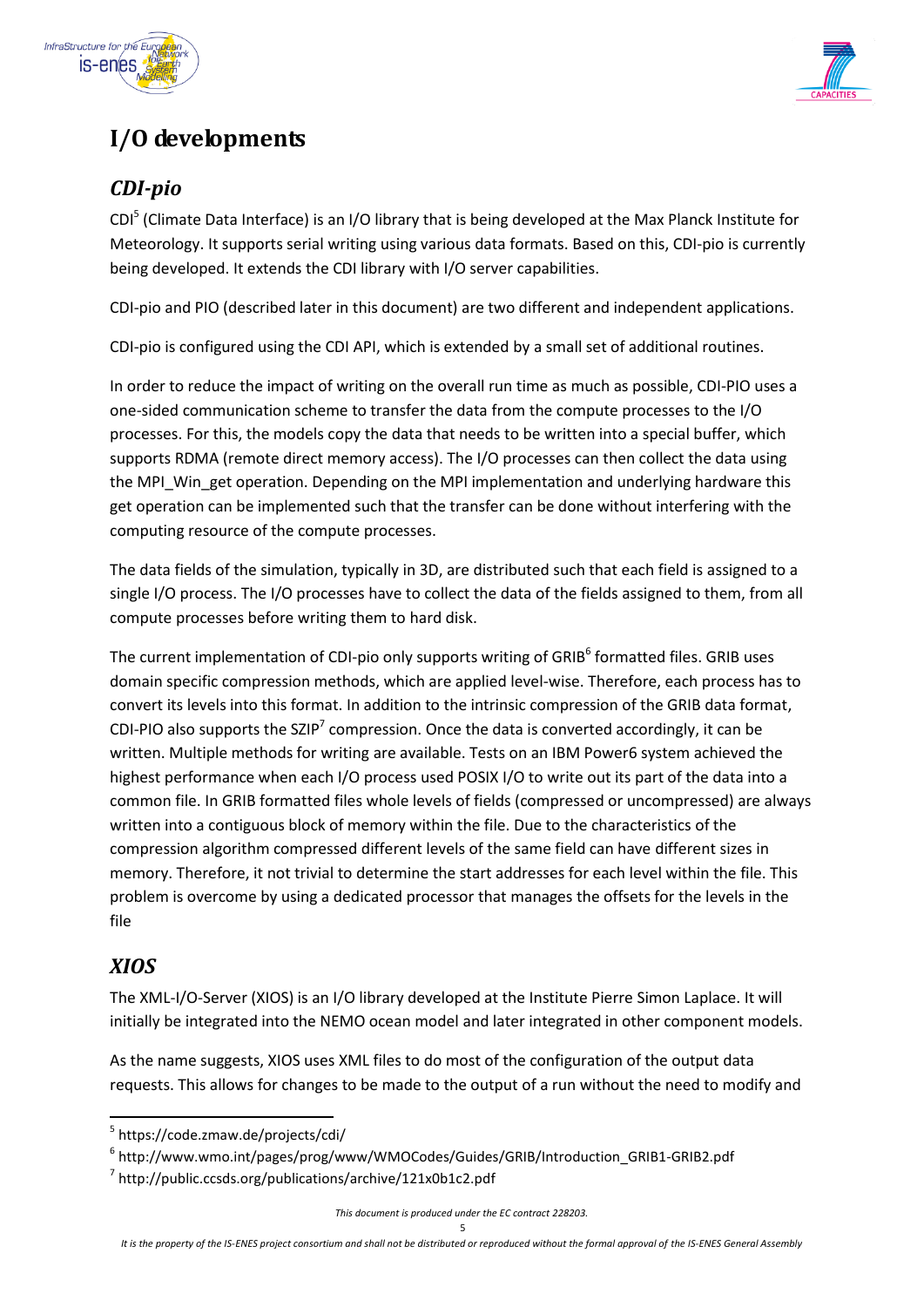



recompile the model code. Another advantage is that this simplifies the API that needs to be called from within the code. However, some parts of the configuration like the domain decomposition still need to be provided by the model itself in the initialisation process.

XIOS uses an RPC-like (Remote Procedure Call) approach for the communication of the computing processes with the I/O ones. Different types of messages are packed into uniform buffers on the computing processes and are then sent to the I/O processes using asynchronous send methods. On the I/O side the messages are unpacked and according to their content the respective actions are executed.

Data fields are evenly distributed among all I/O processes. The user can specify, via the external configuration files, that the I/O processes apply post-processing operations to the collected data. XIOS allows the user to choose between two different modes for writing to disk. One method is to write one file per I/O process. The performance of this method is good. However, after the run an additional post-processing step is required to merge these files. The second option is to write all I/O processes into the same file using NetCDF4.

A special feature of XIOS is the integrated support for the OASIS coupling software<sup>8</sup>.

### *Met Office Unified Model I/O Server*

The Met Office Unified Model (UM) is used for operational numerical weather forecasting as well as climate research. Its use as a forecast model adds further key requirements to the I/O solution on top of the climate requirements. Since the results of operational forecast simulations are time critical, the I/O implementation needs to be very robust; if a forecast needs to be re-run due to failures, the Met Office misses its targets for the customers that rely on the forecast's outputs. In contrast to climate simulations where the amount of data being output is relatively constant throughout the run, the I/O solution in a forecast model has to deal with changing workloads over the time of the simulation: for example, it is common for data to be output more frequently near the beginning of the simulation. For climate jobs, as long as the I/O server keeps up with the model simulation, it is acceptable. But for a forecast model the earlier a file is written and closed the better, as the results in the file can be sent to the customer sooner.

Similar to other models, the Met Office Unified Model has a long history. Because of this, it uses a unique file format and can therefore not resort to I/O libraries like NetCDF. The I/O server implementation is tightly integrated into the model itself and can therefore not be used as a generic I/O library.

The configuration of the I/O is split into two separate parts; diagnostics to be performed on the I/O processes and restart files to be written on the one hand and the set up of the I/O servers like number of I/O processes and which I/O process writes which file on the other. Both parts are controlled via namelist input files. These configuration files are generated by tools with graphical user interfaces that simplify this task.

1

<sup>8</sup> http://www.cerfacs.fr/3-26568-OASIS.php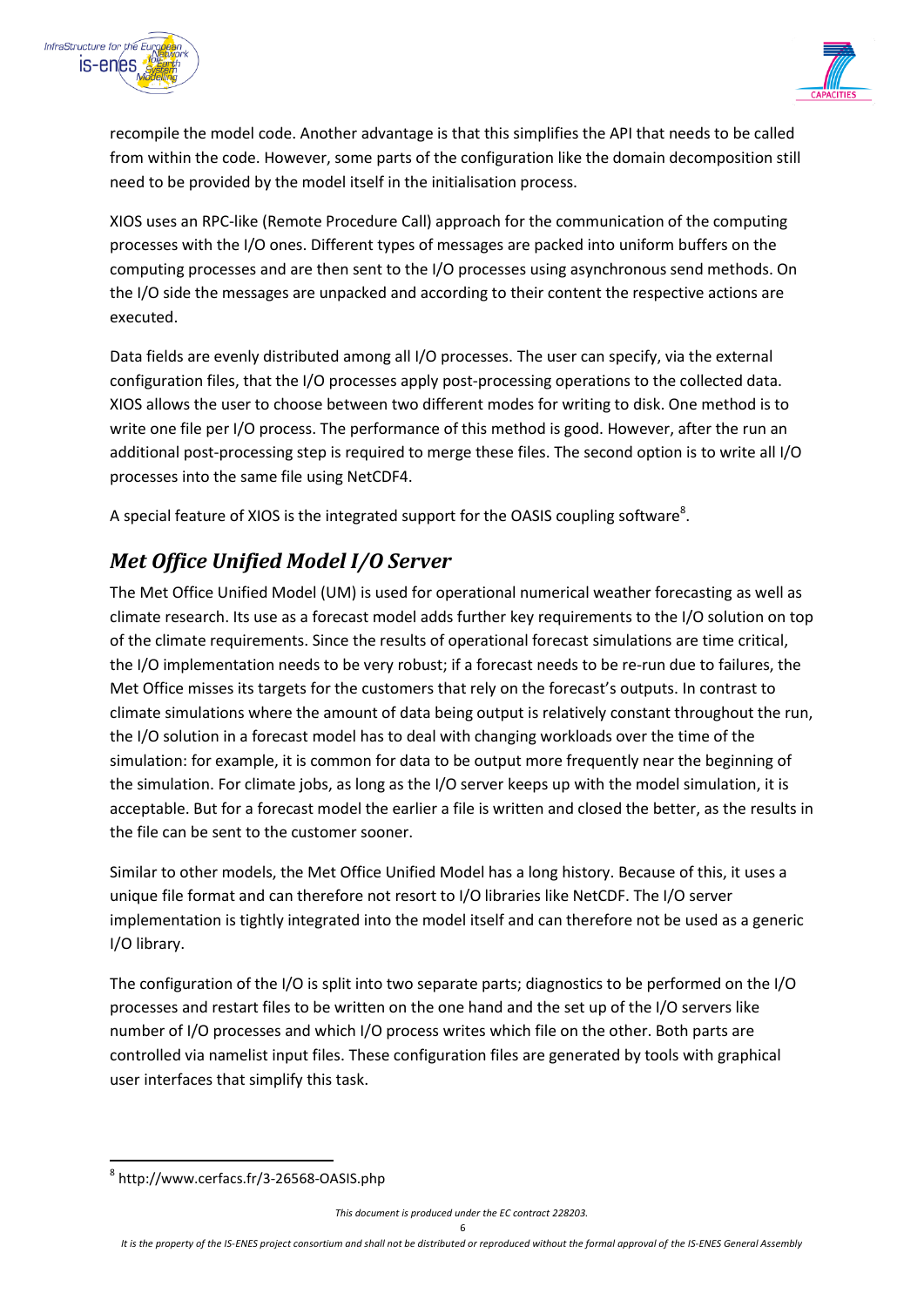



To minimise the latency impact of I/O operations on the compute processes, the Met Office uses asynchronous transfer methods for both: metadata and actual field data. To further improve the transfer, multiple messages are aggregated before sending and a double buffering schema for the messages is used. This reduces the overall latency, improves overall memory utilisation and allows for a better bandwidth utilisation.

A user of the UM selects the fields to output, the processing operations to be done on each field, and can also direct each output field to one of a multiple of files,. These output files are distributed among the I/O processes. Each of the I/O processes then uses serial I/O operations to write out the data. For example, if a user wants to drive one or more external models or wants to generate different datasets for two different customer's requirements, a set of diagnostics required for each purpose can be sent to a separate file dedicated for that purpose.

To ensure asynchronous behaviour of the I/O processes, the implementation uses two threads per I/O process. One thread takes the role of a "Listener" that communicates with the compute processes and receives the data. When all data has been received, it passes the data to the "Writer" thread, which does the actual writing to hard disk.

#### *I/O solution developed for COSMO climate model*

For the COSMO regional climate model an integrated I/O server solution was developed by CSCS/ETH that successfully improved the overall performance of the model significantly.

Since the I/O solution is an integrated part of the model, the I/O processes can directly take part in the initialisation phase of the model. This information (e.g. number of time steps, variable definitions, etc.) is used for the configuration of the I/O processes.

The compute processes pack metadata and field data into a single message and send it to an I/O process using an asynchronous transfer mechanism. The I/O processes process the received data based on the metadata packed into the message only.

The climate models discretise the simulation into time steps, which typically have a constant length. In COSMO all fields written to hard disk in a single time step get written into one file. Different time steps have different files. All data for a time step is collected on a single process, which then writes out the data in a serial manner using the NetCDF library. This makes writing itself easy and does not require difficult tuning of the system. If an I/O process has not finished its write operation when another write request of a new time step arrives, another I/O process is selected to process the data of that time step. Evidently, this is only possible if there are idling I/O processes.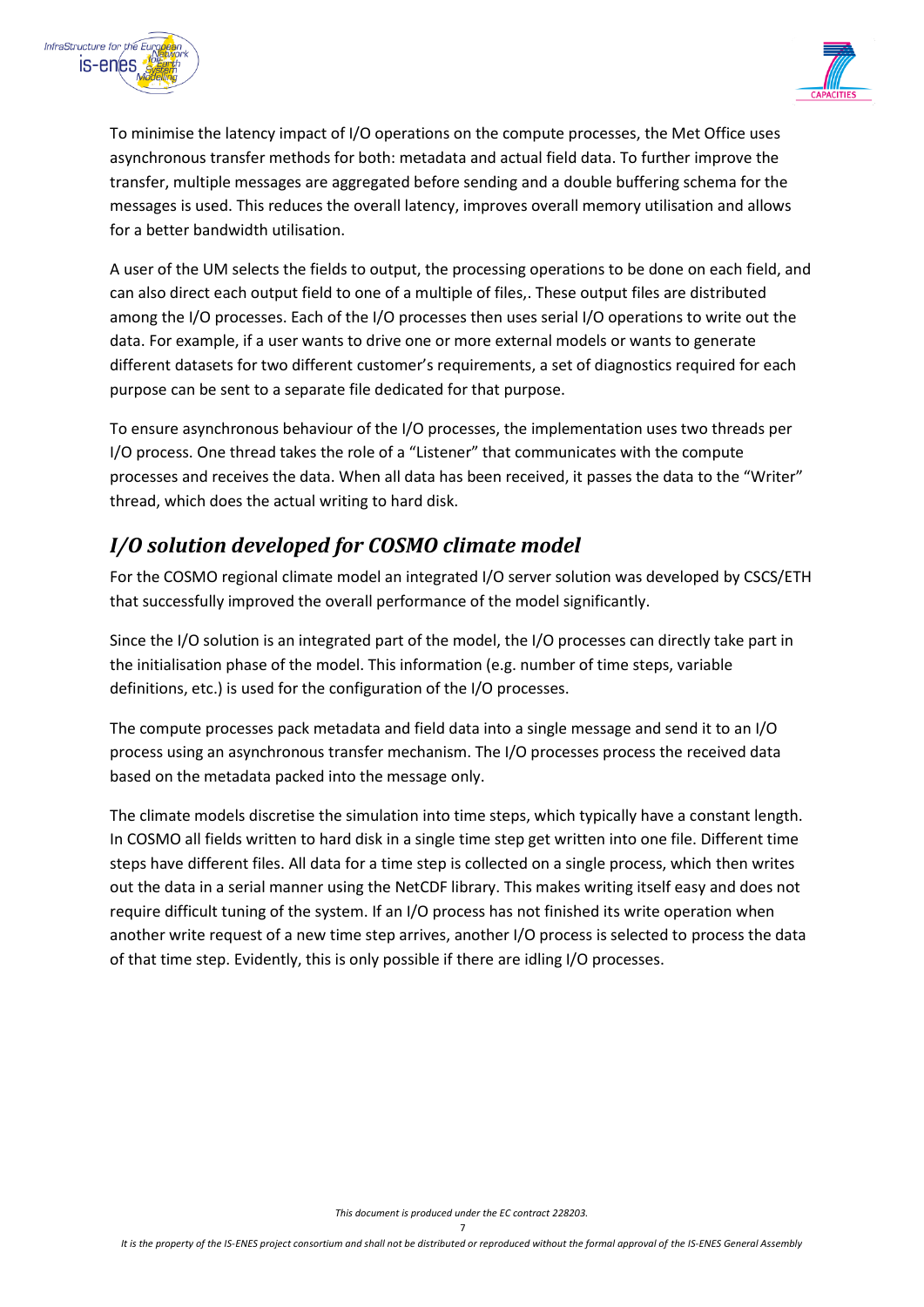







### *PIO*

**.** 

The Parallel I/O (PIO) library developed in the US for the Community Climate System Model (CCSM) is a meta-I/O library (Dennis et al., 2012<sup>9</sup>). It does not implement its own I/O operations but uses other I/O libraries for this instead. One of its main tasks is to provide a simple interface for the user to a number of backend libraries (MPI-IO, NetCDF3, NetCDF4, pNetCDF and NetCDF+VDC). In contrast to the other solutions presented above it does not have dedicated processes for I/O that to not take part in the computation of the model.

Depending on the system hardware, the optimal I/O pattern can vary significantly. However, the data decomposition within the models is mostly fixed. PIO allows the use of independent computational and I/O decompositions. To support this, it provides the necessary mechanisms to automatically redistribute the data according to the two decompositions before writing the data to the file. The redistribution is done on the computed processes. This allows tuning the I/O decomposition for the respective system without the need to change the model itself.

<sup>&</sup>lt;sup>9</sup> John M. Dennis, Jim Edwards, Ray Loy, Robert Jacob, Arthur A. Mirin, Anthony P. Craig and Mariana Vertenstein, An application-level parallel I/O library for Earth system models, International Journal of High Performance Computing Applications 2012 26: 43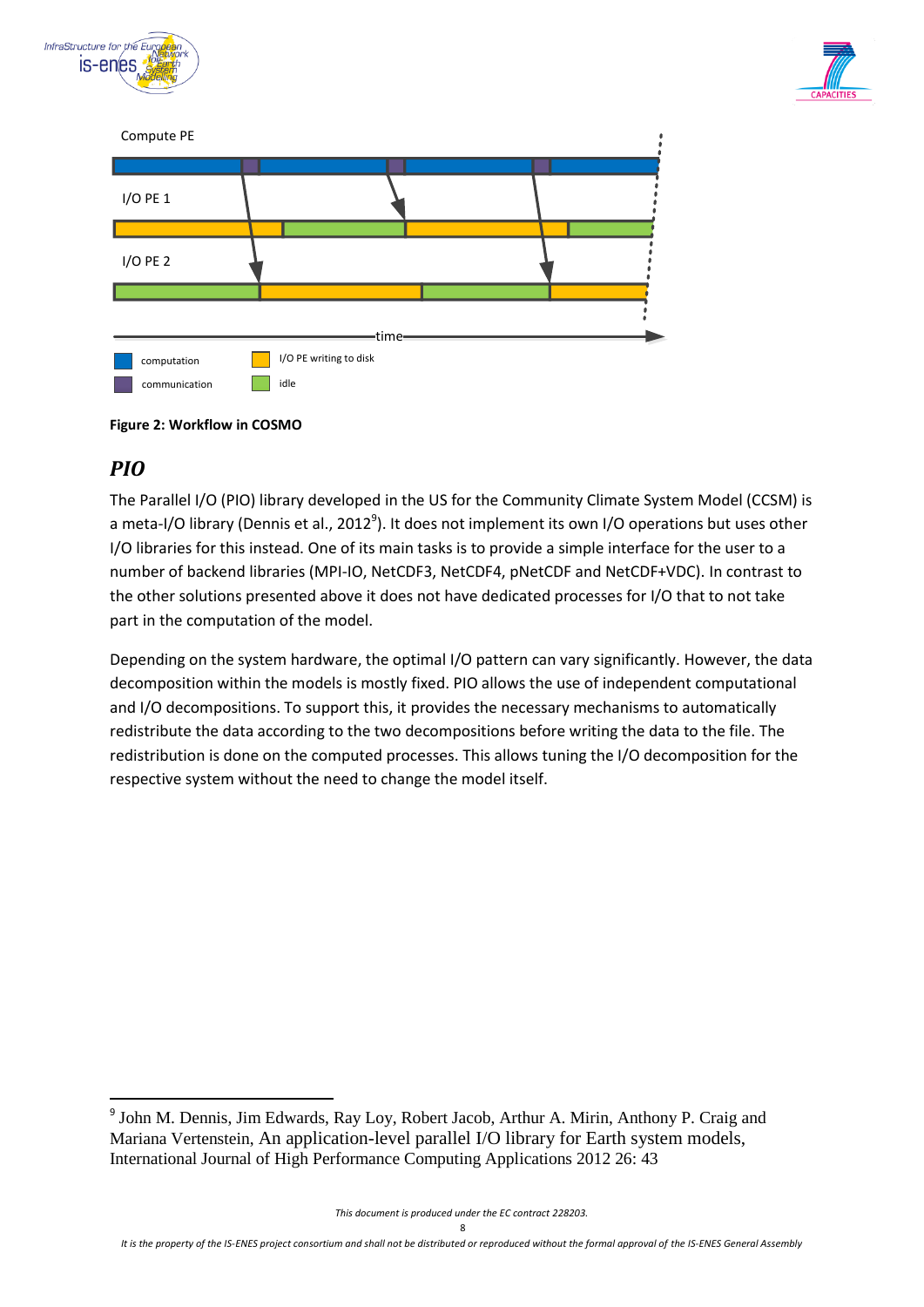





**Figure 3: Separation between computational and I/O decomposition in PIO (the different colours represent the computed processes on which the respective data resides)**

## **Discussion**

All presented I/O server solutions except for PIO follow the same general concept presented in section "[I/O server](#page-2-0)".

XIOS and the Met Office I/O server use external configuration files. In both cases it makes changing of the output configuration easier and possibly faster, because the model does not have to be recompiled, as only external files have to be adjusted. On the other hand, it might increase complexity of the I/O library as it adds one or more files that need to be provided and maintained for the model run.

Splitting the communication between compute and I/O processes into metadata and field data is the most common approach between all solutions. Only the I/O solution in COSMO is an exception to this. In addition it is the only implementation in which the I/O process handling the actual field data is not known a priori, because in case a process is still busy processing the data of a previous time step, the writing request might be forwarded to another I/O process. Therefore, in contrast to the other I/O implementations, it requires a synchronous communication scheme for the selection of the responsible I/O process. This can be a potential problem in case of load balancing issues on the computing processes. Using a round robin approach to assign different time steps to the I/O processes could avoid this problem.

*This document is produced under the EC contract 228203.*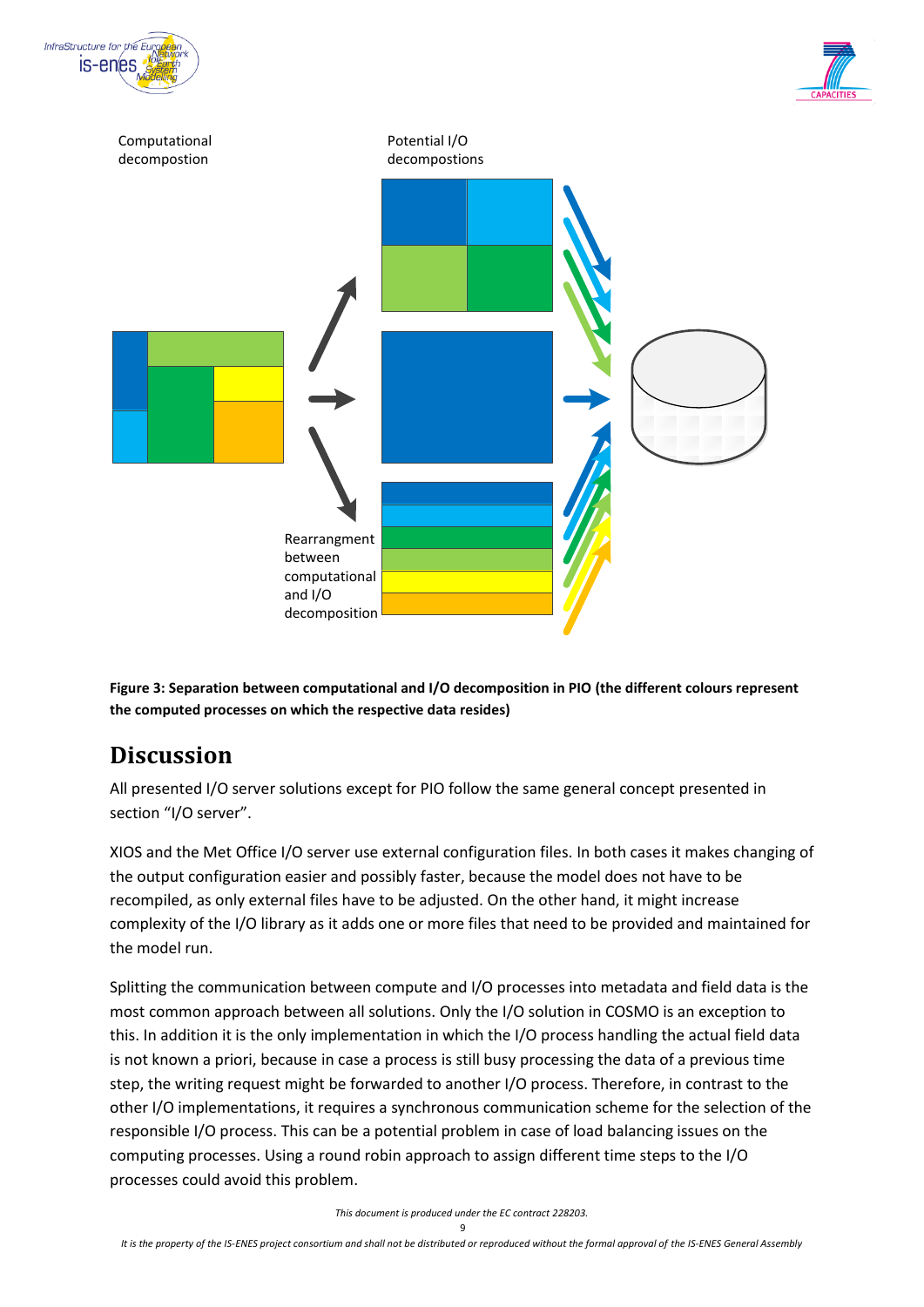



Since the transfer of field data to the I/O process can be time consuming due to the size of the data, asynchronous transfer methods are used for this. Here one can distinguish two ways. One is the use of asynchronous send operations, as is done in XIOS. This allows the simulation to continue computing while the data is being sent in the background. However, depending on the system hardware, the send might still require some CPU time, which can impair the performance of the simulation. On the other hand, one can use one-sided RDMA transfers, as implemented in CDI-pio. Once the I/O processes know that new data that needs to be written to disk is available on the computing processes, they can execute a get operation. This is only possible if the data on the computing processes is in a special part of the memory that is accessible through RDMA. Theoretically, this makes it possible to transfer the data to the I/O processes without usage of the computing resources of the compute processes. Unfortunately, depending on the software and hardware of the respective system this transfer can be implemented differently using asynchronous send operations. Tuning of the software stack to enable real RDMA transfers can be difficult, for example the developers of CDI-PIO reported that user generated MPI data types were not supported by RDMA (IBM Power6 system running AIX). In summary, one-sided transfers have the potential to deliver the best performance, but asynchronous send operations seem easier to handle and can be completely sufficient.

An optimisation applied by the Met Office to improve the performance of the data transfer is the aggregation of messages before sending them to the I/O processes. This is done in order to reduce the overall latency and to improve the bandwidth utilisation.

The decomposition of data on the I/O processes depends on the application field of the respective I/O solution. Integrated solutions like the one from the Met Office and the one for COSMO have internal knowledge of the files that need to be written and can therefore easily parallelise over the different output streams (files). Currently they use serial writing for each output stream. This is much simpler to tune than a parallel write operation. Performance measurements done for the COSMO model even showed worse performance for parallel writing. But for serial writing the parallelisation of writing to hard disk is limited to the number of output streams, which can be a problem in case not enough output streams are available. However, other operations like packing of data can still run on more I/O processes and streams. The actual I/O bandwidth of a system typically limits scaling of writing to a very limited number of streams. Writing to too many output streams at once might even swamp the I/O subsystem of the system and therefore decrease writing performance. On machines with limited amounts of memory per node (like Blue Gene) it can be a problem to collect too much data per I/O process. Problems like this might be overcome by the introduction of additional caching processes, whose only task is to collect the data from the compute processes and cache it for the I/O processes. Research in this issue is currently conducted at the Irish Centre for High-End Computing in the frame of the PRACE<sup>10</sup> project. Its results are supposed to be integrated into CDI and XIOS.

General libraries like CDI-pio and XIOS cannot make assumptions about the number of output streams, which can potentially be only one. Therefore, they usually distribute the field data evenly among the I/O processes and use parallel writing operations. This can be done by usage of the NetCDF4 library, which is done by XIOS. Tuning of NetCDF4 however is difficult. It is highly system

1

<sup>&</sup>lt;sup>10</sup> http://www.prace-project.eu